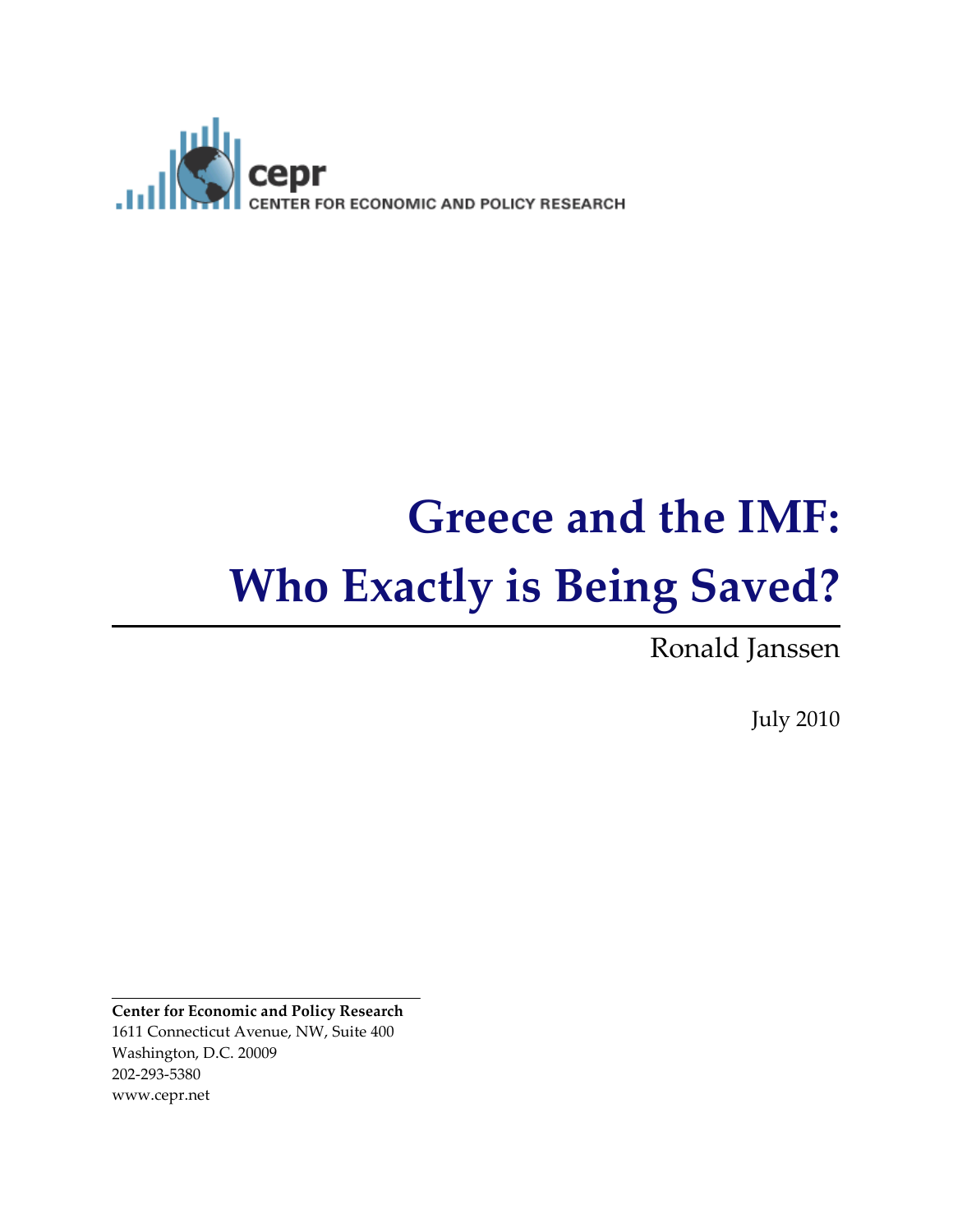## **Contents**

| What the Greek Rescue is Really About: Exchanging Debt Ownership to Save European Banks and |  |
|---------------------------------------------------------------------------------------------|--|
|                                                                                             |  |
|                                                                                             |  |

### About the Author

Ronald Janssen is a Research Associate of the Center for Economic and Policy Research in Washington, D.C.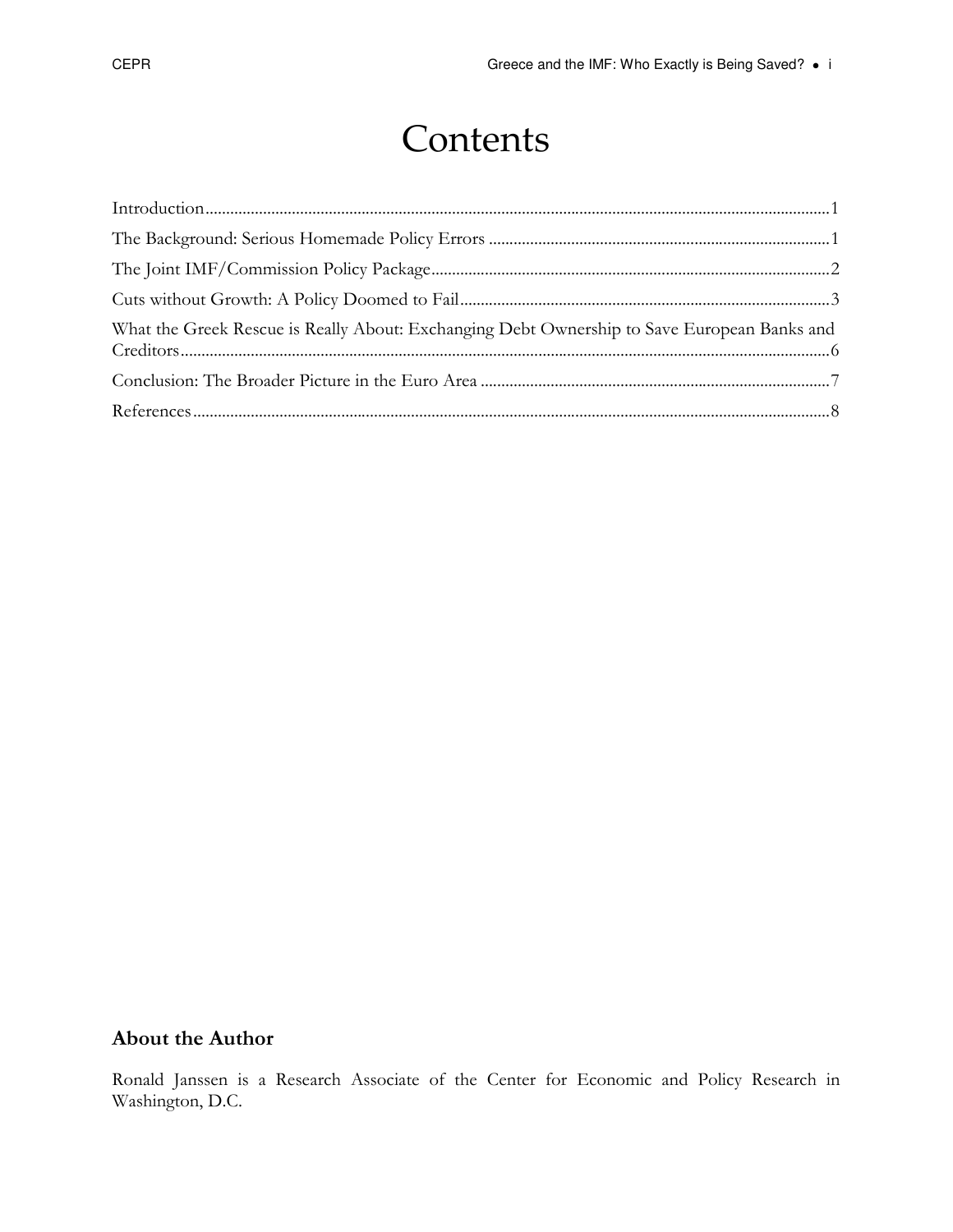### Introduction

On May 9, 2010, a joint mission of the IMF and the European Commission concluded negotiations on a loan package to be provided to the Greek government. The amount of these loans as well as the volume of the adjustment effort that is to be delivered by Greece is staggering. In return for an (additional) 30 billion euro austerity program, Greece will receive 80 billion euros of European bilateral loans and 30 billion euros of IMF loans over the next three years.

The view widely held in policy circles is that this loan package, even though it implies very tough cuts, will ultimately save Greece and its economy from financial market speculation.

This paper takes a closer look at the Greek adjustment program and arrives at the opposite conclusion. Three years from now, Greece will be facing an even higher debt burden. Meanwhile, jobs and economic growth will have been sacrificed. The only thing the rescue package really achieves is a major change in the ownership of debt. With Greek sovereign debt being transferred from the balance sheets of banks to the balance sheet of European governments, the real purpose of the entire operation is to save European banks by relieving them from holding debt titles upon which a potential default could be looming.

### The Background: Serious Homemade Policy Errors

Economic policymakers in Greece have made serious policy mistakes in the years preceding the crisis. Fiscal policy was pro-cyclical; revenue declined substantially from 2000-2004, despite annual GDP growth averaging 4.5 percent during these years. Taxes, already below the European average level (around 44% of GDP), were slashed. Public spending rose rapidly after 2007, mainly in response to the economic slowdown and then recession (see Figure 1 below).

Moreover, previous Greek governments were not fully reporting these trends in national statistics. With the help of Goldman Sachs, financial operations involving derivatives were developed so that debt and deficits could be downplayed and Greece could qualify for Euro Area membership. Public finances are also struggling with corruption and tax evasion, both believed to be widespread.

It is against this background that the Greek government, newly arrived in office, decided in favor of reporting correct deficit and debt numbers. In October 2009, the deficit for 2008 was revised upwards from 5% to 12.5% of GDP while the projected deficit for 2010 also went up from 3.7% to 12.5% of GDP and later to 13.6% of GDP.

Financial markets did not appreciate this effort at transparency by the newly elected Greek government. Nor did the public warning of the central bank governor of Greece for banks to be careful in buying Greek sovereign debt and using it as collateral in liquidity operations with the European Central Bank go down well. From November on, Greece was hit by several speculative waves, bidding up the interest rate on sovereign debt to exorbitant levels, at times exceeding 10%.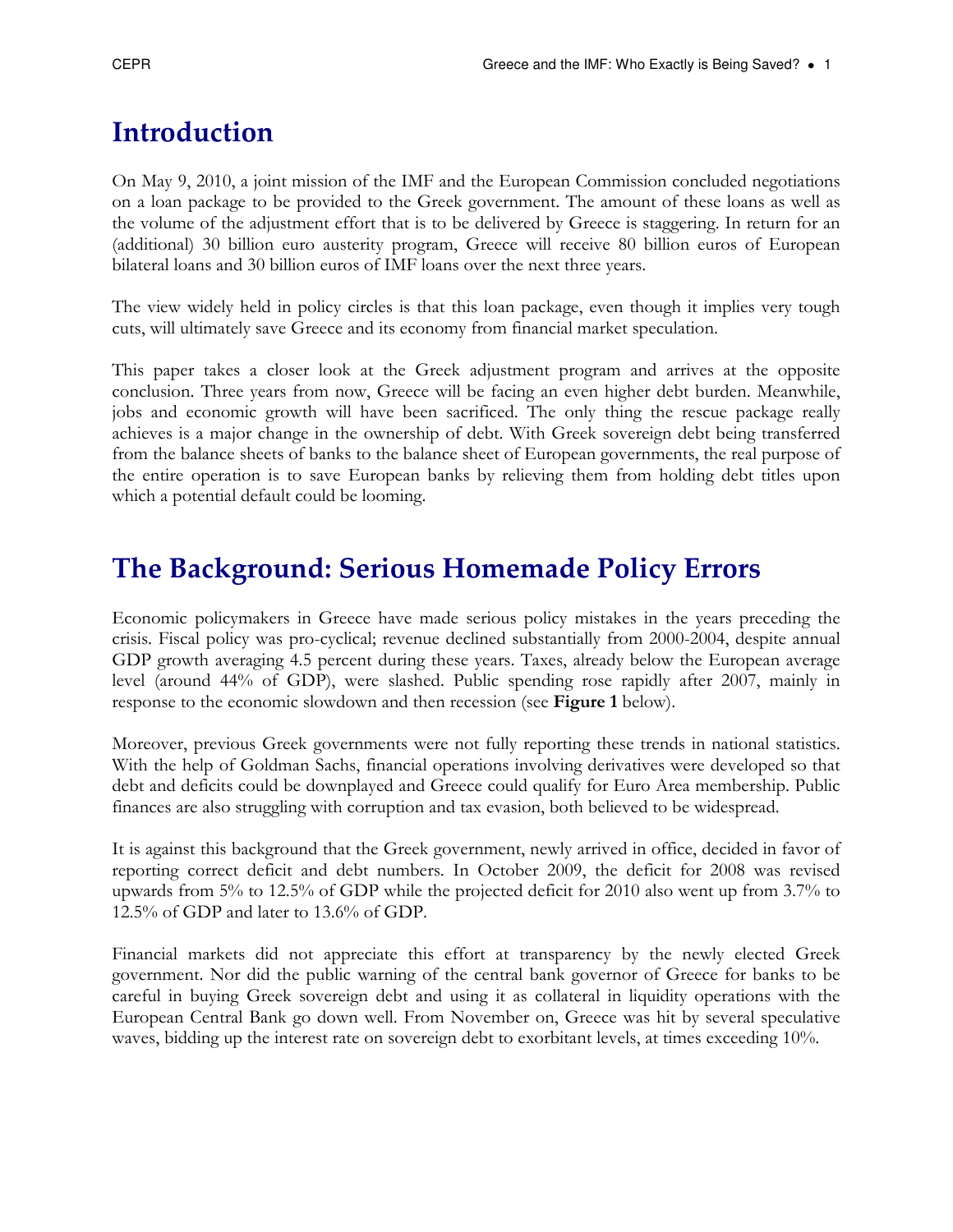

#### **FIGURE 1**



Finally, at the beginning of May, a joint mission from the IMF and from the Economics and Financial directorate of the European Commission (DG Ecfin) was called in to negotiate a loan rescue. In return for access to a 110 billion euro pool of loans over the next three years, Greece had to commit to a package of 30 billion euros of fiscal cuts implemented over the period from 2010- 2014. These cuts are equal to 11.1% of annual GDP, with 5.3% of GDP coming from expenditure cuts and 4% from increased revenue. Structural reforms of the tax system (tackling tax evasion) and the expenditure process (tackling corruption) would yield an additional 1.8% of GDP by the end of the program (see Table 1). Adding the 5% of GDP of structural measures already decided under European peer pressure over the previous months makes for a total consolidation package equal to 16% of annual GDP.

| <b>TABLE 1</b>                                                                               |            |            |                                  |            |                               |  |  |
|----------------------------------------------------------------------------------------------|------------|------------|----------------------------------|------------|-------------------------------|--|--|
| Overview of the Fiscal Consolidation Package Agreed with the IMF and the European Commission |            |            |                                  |            |                               |  |  |
|                                                                                              | Revenue    |            | Expenditure 'Structural reforms' | Total      | GDP (implicit in the program, |  |  |
|                                                                                              | (% of GDP) | (% of GDP) | (% of GDP)                       | (% of GDP) | in billions of current euros) |  |  |
| 2010                                                                                         | 0.5        | 2.0        | N/a                              | 2.5        | 231                           |  |  |
| 2011                                                                                         | 3.0        | 1.1        | N/a                              | 4.1        | 224                           |  |  |
| 2012                                                                                         | 0.8        | 1.7        | N/a                              | 2.4        | 228                           |  |  |
| 2013                                                                                         | $-0.3$     | 0.5        | 1.8                              | 2.0        | 235                           |  |  |
| 2014                                                                                         |            |            |                                  |            | 242                           |  |  |
| Total                                                                                        | 4.0        | 5.3        | 1.8                              | 11.1       |                               |  |  |
| Source: IMF.                                                                                 |            |            |                                  |            |                               |  |  |

Looking closer at the adjustment program, one finds that the goal has been to eliminate as quickly as possible the primary deficit (i.e. the difference between taxes collected and non-interest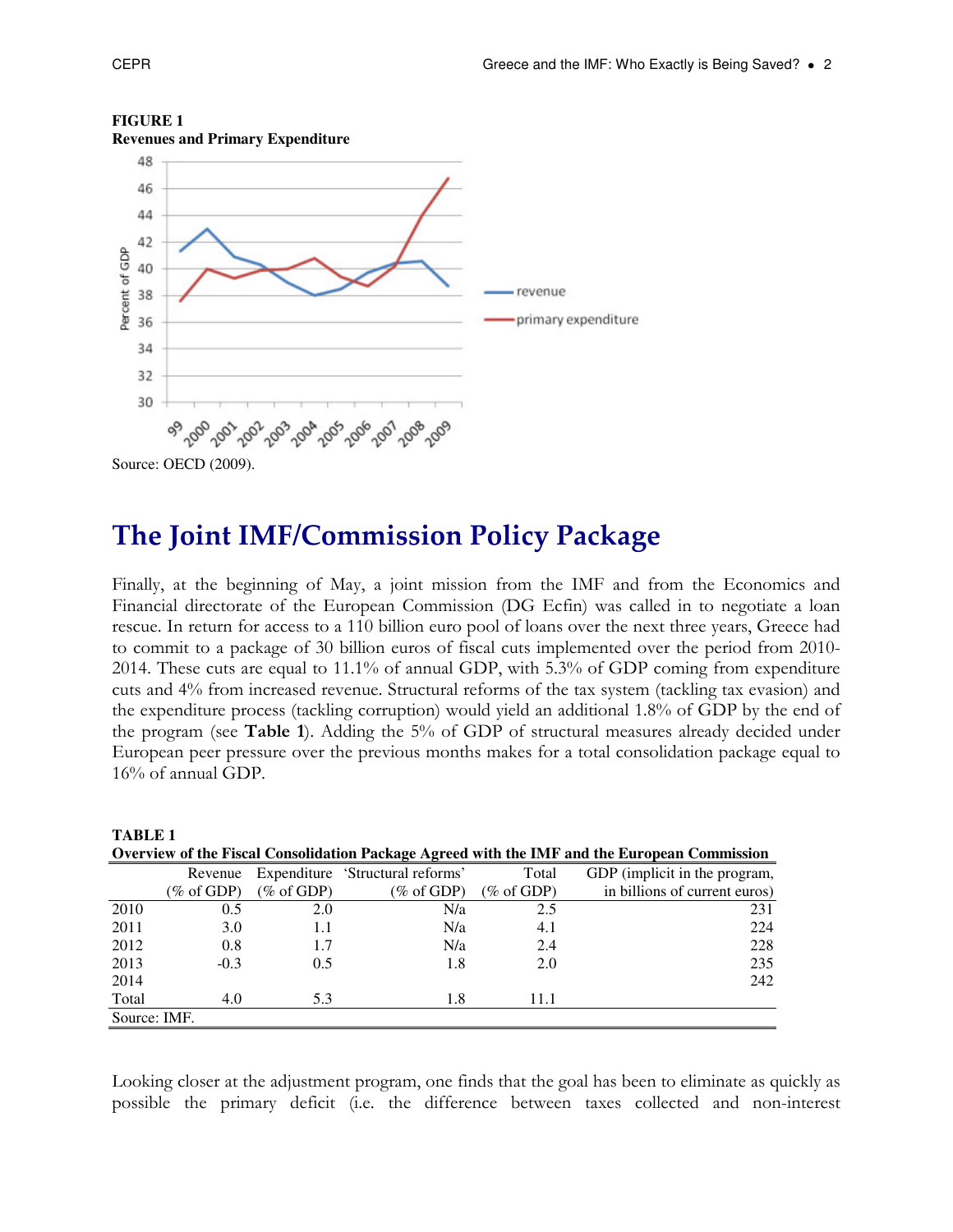**TABLE 2** 

expenditure). The substantial cuts implemented in 2010 will indeed have the effect of slashing the primary deficit from 8.6% of GDP in 2009, to 2.4% in 2010, and 1% in 2011 (see Table 2). In other words, if Greece is allowed to continue to run deficits in the following years, this deficit spending will be entirely attributable to interest payments on outstanding debt.

| Greece: Medium-Term Fiscal Strategy (% of GDP) |         |        |        |        |        |        |  |
|------------------------------------------------|---------|--------|--------|--------|--------|--------|--|
|                                                | 2009    | 2010   | 2011   | 2012   | 2013   | 2014   |  |
| Primary balance                                | $-8.6$  | $-2.4$ | $-0.9$ |        | 3.1    | 5.9    |  |
| Overall deficit                                | $-13.6$ | $-8.1$ | $-7.6$ | $-6.5$ | $-4.9$ | $-2.6$ |  |
| Interest                                       | 5.0     | 5.6    | 6.6    | 75     | 8.1    | 8.4    |  |
| Source: IMF.                                   |         |        |        |        |        |        |  |

Table 3 provides some more detail on the exact consolidation measures Greece has committed itself to. Besides hiking value added taxes, the adjustment program focuses on reducing the government wage bill. The various measures regarding public sector employment (eliminating Easter, summer and Christmas bonuses, heavily reduced replacement of retiring workers with new hires, cuts in transfers to public enterprises) are to deliver close to 2% of GDP. This is topped off with cuts in social benefits amounting to 1.5% of GDP (elimination of pension bonuses, a nominal pension freeze, means-testing of unemployment benefits). Tax policy is also used to tax highly profitable firms (0.3% of GDP) and to introduce 'presumptive' taxation of professionals. Meanwhile, the IMF also claims that its measures are designed to protect the most vulnerable: therefore low-income public sector workers will continue to receive means-tested bonuses and the VAT increase on foodstuff is limited to 1%.

#### **TABLE 3**

| Effect of Selected Consolidation Measures on the Deficit in |  |
|-------------------------------------------------------------|--|
| <b>2013 Relative to 2009</b>                                |  |

|                                                | $\%$ of GDP |
|------------------------------------------------|-------------|
| Revenue measures                               |             |
| VAT rate increase by 10%                       | 0.8         |
| Broadening VAT base                            | 0.7         |
| Excise tax on fuel                             | 0.2         |
| Gaming royalties                               | 0.3         |
| Levy on high profits                           | 0.3         |
| Presumptive taxation of professionals          | 0.2         |
|                                                |             |
| <b>Expenditure measures</b>                    |             |
| Cutting bonuses and allowances                 | 0.7         |
| Workforce reduction (an additional 20,000)     | 0.5         |
| Eliminate pension bonuses                      | 0.9         |
| Nominal pension freeze                         | 0.2         |
| Means test unemployment benefit                | 0.2         |
| Cancel second installment solidarity allowance | 0.2         |
| Cut intermediate consumption                   | 0.4         |
| Cut transfers to public enterprises            | 0.7         |
| Cut investment spending                        | 0.7         |
| Source: IMF.                                   |             |

### Cuts without Growth: A Policy Doomed to Fail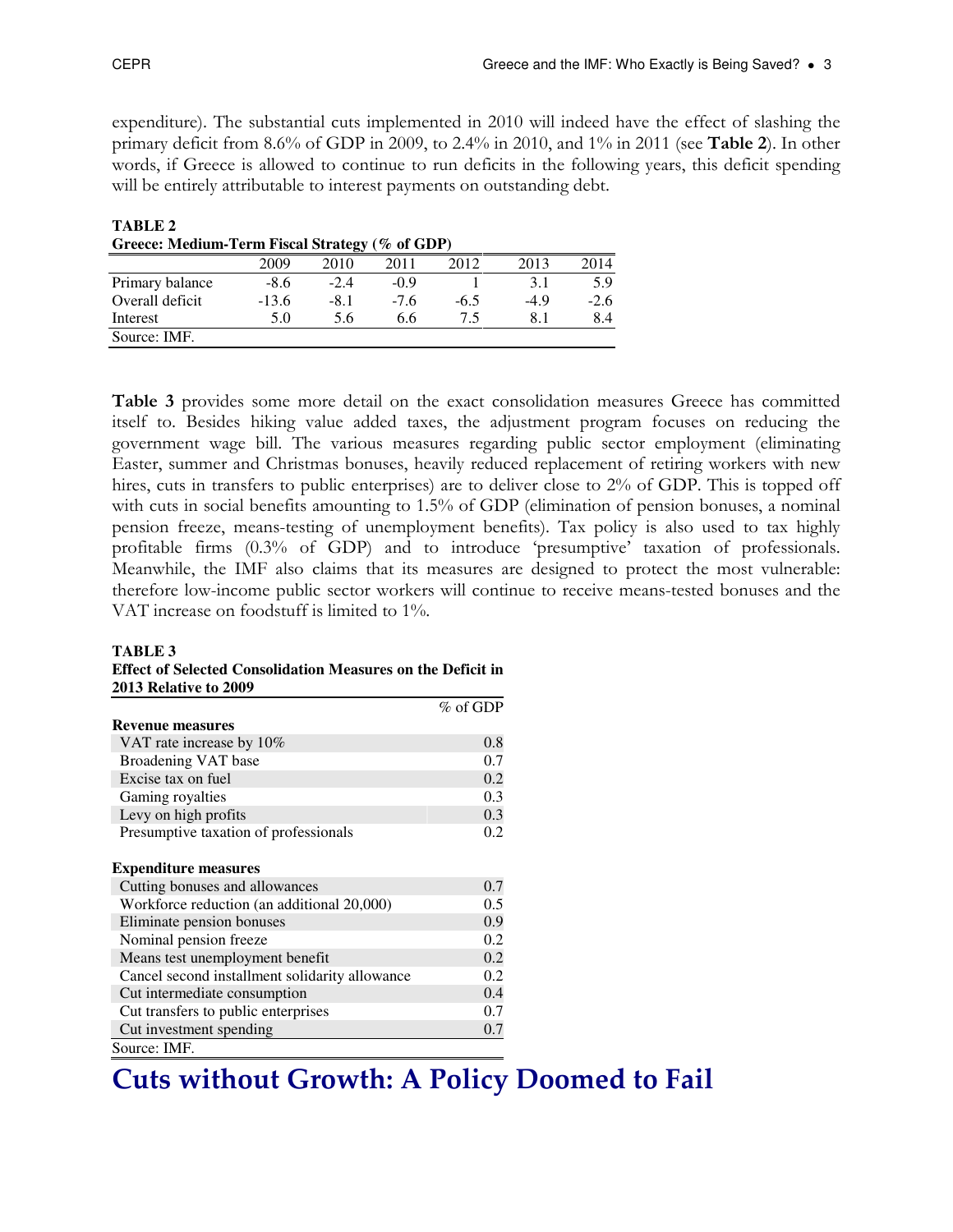A fiscal contraction this of size will have a substantial impact on economic activity and jobs. The IMF's staff report confirms this by projecting a contraction of 4% of GDP in 2010 and a continued shrinking of economic activity by 2.6% in 2011. In 2012 the economy is projected to pick up again, but the recovery would be exceedingly weak, with growth projected at 1.1 percent. After 2012, the IMF projects that the economy will expand in real terms at a rate of 0.94 percent annually.. With this growth scenario, according to IMF projections, by 2015 Greece still does not reach its 2008 level of real GDP.

Moreover, it may very well be the case that the IMF is underestimating the recessionary impact of fiscal consolidation. For example, it seems unlikely that the Greek economy would grow again at a rate of 1.1% in 2012 at the same time as an additional fiscal squeeze equal to 2.4% of GDP is being administered.

However, one does not need to question the growth projections to obtain dismal outcomes on the labor market. Even in the relatively optimistic growth scenario of the IMF, employment would fall by 6 percentage points and hardly recover by 2015. Unemployment is projected to rise from 9.4% in 2009 to 14% in 2013/2014.

Importantly, the initial collapse and following standstill in economic activity and nominal levels of GDP is also extremely bad news for the strategy of fiscal consolidation itself. On the one hand, to keep on servicing interest payments (see above), nominal debt will continue to go up. On the other hand, nominal GDP goes down and tends to stay down. This interaction between a rising numerator (nominal debt) and a stagnating denominator (nominal GDP) will result, according to the IMF itself, in a sovereign debt ratio of 145% of GDP by 2014, compared to a ratio of 115% in 2009.

Moreover, the picture is not really brightening up afterwards. **Figure 2** below shows the mechanics of debt over the long run. One line traces the evolution of the debt ratio as calculated by the IMF. The IMF does this by assuming a trend rate of 4.3% nominal growth, an average interest rate on public debt of 5.9% and, importantly, a primary surplus of 6% of GDP to be reached in 2014 and remaining firmly at this level from then on. In this scenario, the debt to GDP ratio would fall but only gradually. In 2020, debt would still be at 120% of GDP, well above the level where it was before the crisis (99% in 2008).

The IMF's scenario of debt dynamics is highly dependent on reaching a primary surplus of 6% of GDP. As can be seen from Table 2 above, the primary surplus is expected to jump from 3.1% of GDP at the end of the IMF program in 2013 to 5.9% in the following year. However, the IMF does not specify which measures are to be taken in order to obtain this additional increase in the primary surplus. The IMF may be counting on the possibility that structural reforms (improved tax collection) may improve public finances by this amount. It is also possible that the 3 percentage points of additional primary surplus were simply added to improve the longer-term outlook for the dynamics of Greece's debt. The second line in Figure 2 shows what happens to debt dynamics if the primary surplus does not increase to 6.0 percent of GDP as the IMF assumes, but remains at 3%. The long-term debt dynamics become even more dismal: debt climbs up to over 148% of GDP and remains over 140% even at the horizon of 2020.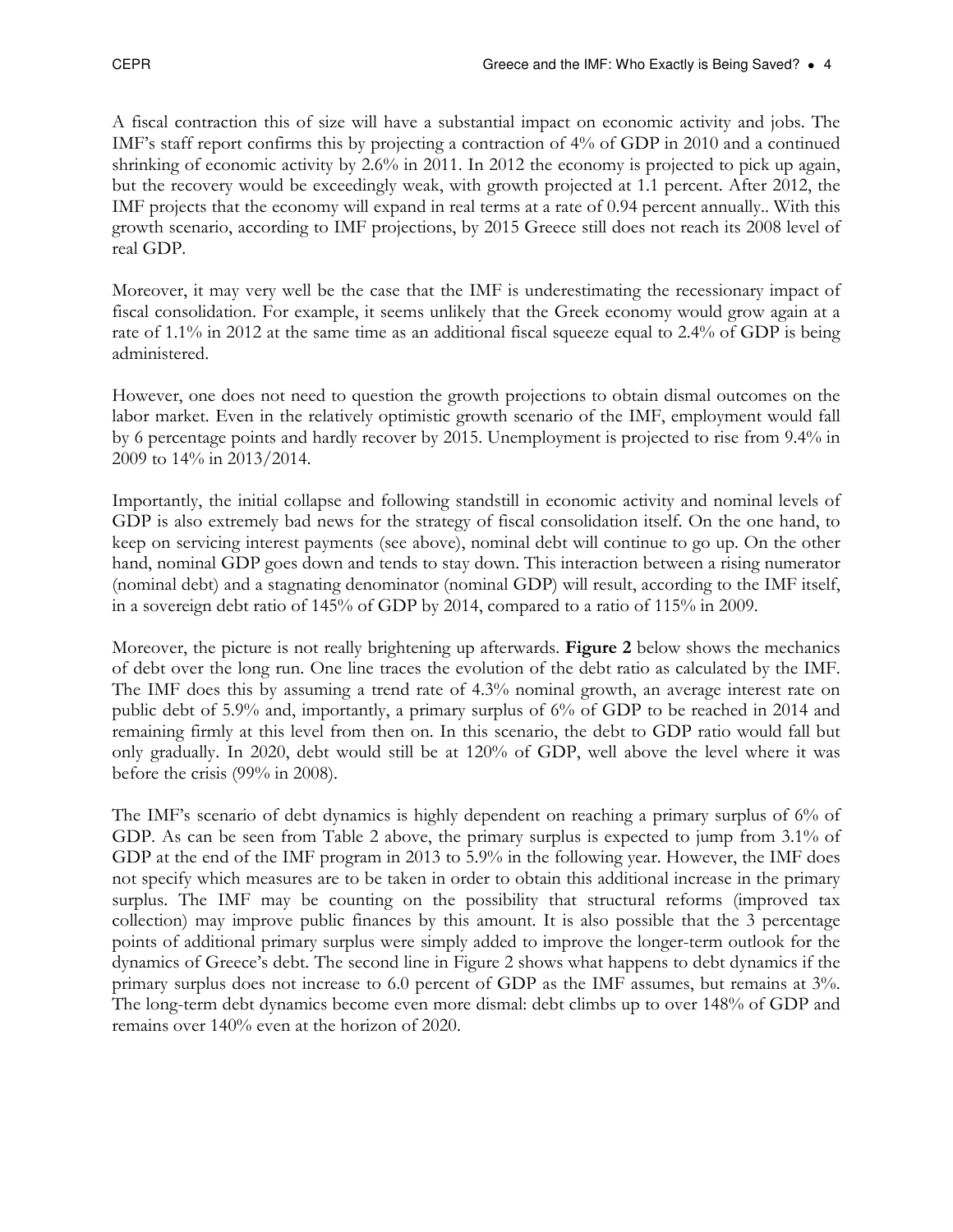

**FIGURE 2 Debt as percent of GDP under and after the Adjustment Program** 

Source: IMF and author's calculations.

This long drawn out process of unwinding sovereign debt raises the crucial question of whether Greece will be able to regain financial market confidence in time, i.e. by 2014. From that year on, Greece will have to return to the markets and find the financial means to pay back the 110 billion euro loan rescue package, representing some 40% of Greece's GDP. On top of this, Greece will also need to repay those debts that are set to come due in the rest of this decade. With debt having exploded to a level of 145% of GDP, it is likely that financial markets would continue their refusal to roll over Greek debt, thereby reviving the specter of exceptionally high interest rate charges bankrupting the state and the economy.

The fact that financial markets already seem skeptical does not bode well. Immediately after the announcement of the loan rescue package, interest rate spreads on Greek sovereign debt came down from extremely high levels. However, the interest rate on 10-year Greek bonds has since moved up again. By mid-June, it stood at 9.5%, almost four times the interest rate on German bunds. On top of this, and according to newspaper accounts, savers continue to take funds out of the banking system and out of the country, placing deposits mainly in Cyprus and the UK.

This vote of 'no confidence' should not come as a big surprise. Even if financial markets often behave in an irrational way, they do understand the basic principle that in order to repay debt, one needs to be able to generate sufficient revenue. They also understand that a policy of slashing deficits can be self-defeating. Negative feedback effects from deficit cuts to economic activity, and from there to lower than expected tax revenue, can force the economy into prolonged stagnation. This stagnation will make it more difficult to repay debt, especially if it is associated with deflation and therefore falling nominal revenue flows. With economic activity as well as prices being pushed downward by aggressive fiscal cuts, the denominator effect of falling GDP pushes an already high debt ratio even higher.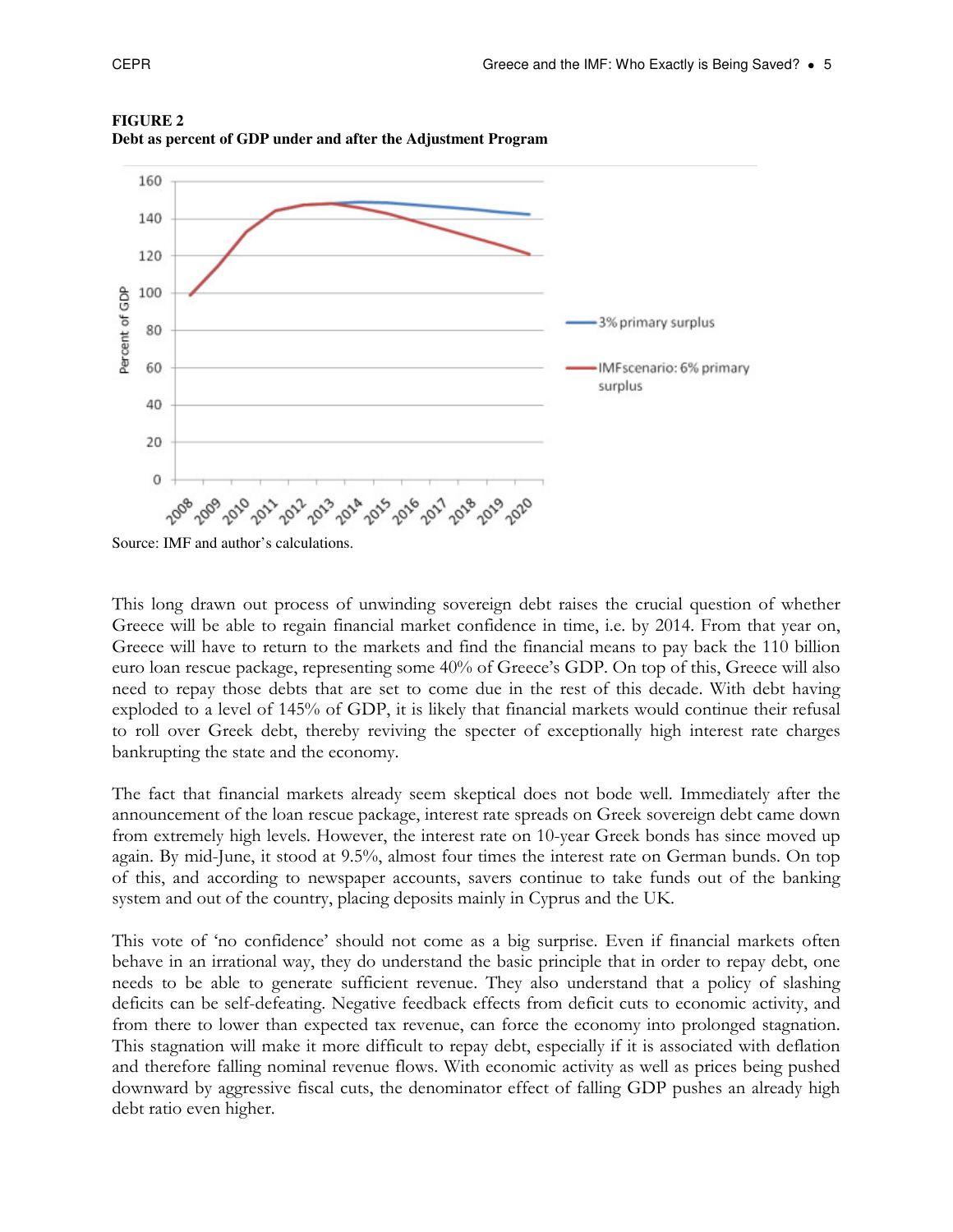Financial markets may reasonably fear that Greece, through excessive austerity, will trap itself in a prolonged period of stagnation and deflation. As a result of its membership in the Euro Area, there is no escape route in the form of a currency devaluation or looser national monetary policy. No fiscal consolidation program however ambitious or aggressive is able to address these concerns.

### What the Greek Rescue is Really About: Exchanging Debt Ownership to Save European Banks and Creditors

The IMF and the European Commission surely have done similarly calculations. They must recognize that it is unlikely that their rescue package will leave Greece's finances on a sustainable path.

In this way the package is not consistent with a standard IMF structural adjustment program that is supposed to be fiscally credible, thereby restoring the country's access to financial markets. In this case, the IMF and the Commission likely recognize that their adjustment program, despite its harsh measures, will not restore financial market confidence. This could explain the increase in the size of the package from the 40 billion euros on May 1 to the 110 billion euros in the final package. Given the calendar of debt repayments coming up, it was probably thought necessary to boost the volume of the loan package to Greece to 110 billion so that Greece would be taken out from the global financial marketplace for the next two to three years.

This raises the core issue of the so called rescue package: If market confidence is not being restored while the Greek economy is at the same time being pushed into recession, double digit unemployment and rising poverty, then what is the point? Who or what exactly is being saved?

In the end, the purpose of the rescue package may boil down to a huge shift of debt from (mostly) private banks into public hands. The 110 billion euros now being lent to Greece by the IMF and European governments will be mainly used to pay back the banks and institutional investors who are now holding Greek debt. Banks, insurance companies and pension funds are the real beneficiaries. The possibility of Greece defaulting on the payment of interest and principal that is due should now be excluded for the next three years.

There is a clear European dimension to this, given the fact that the major part (almost 80%) of Greek sovereign debt is not in the hands of the Greek financial system but rather is in the balance sheets of German, French and UK banks (see Table 4). Europe and the IMF are not so much providing Greece with fresh finance but, most of all, shielding the European financial system from up to 200 billion euros of losses that could result from a Greek default. Curiously, almost one quarter of Greek debt is located in the UK (and Irish) financial sector. The obvious beneficiaries of the Euro Area governments' package are not Greek workers and citizens who will suffer from severe budget cuts and recession, but financial centers such as the City of London.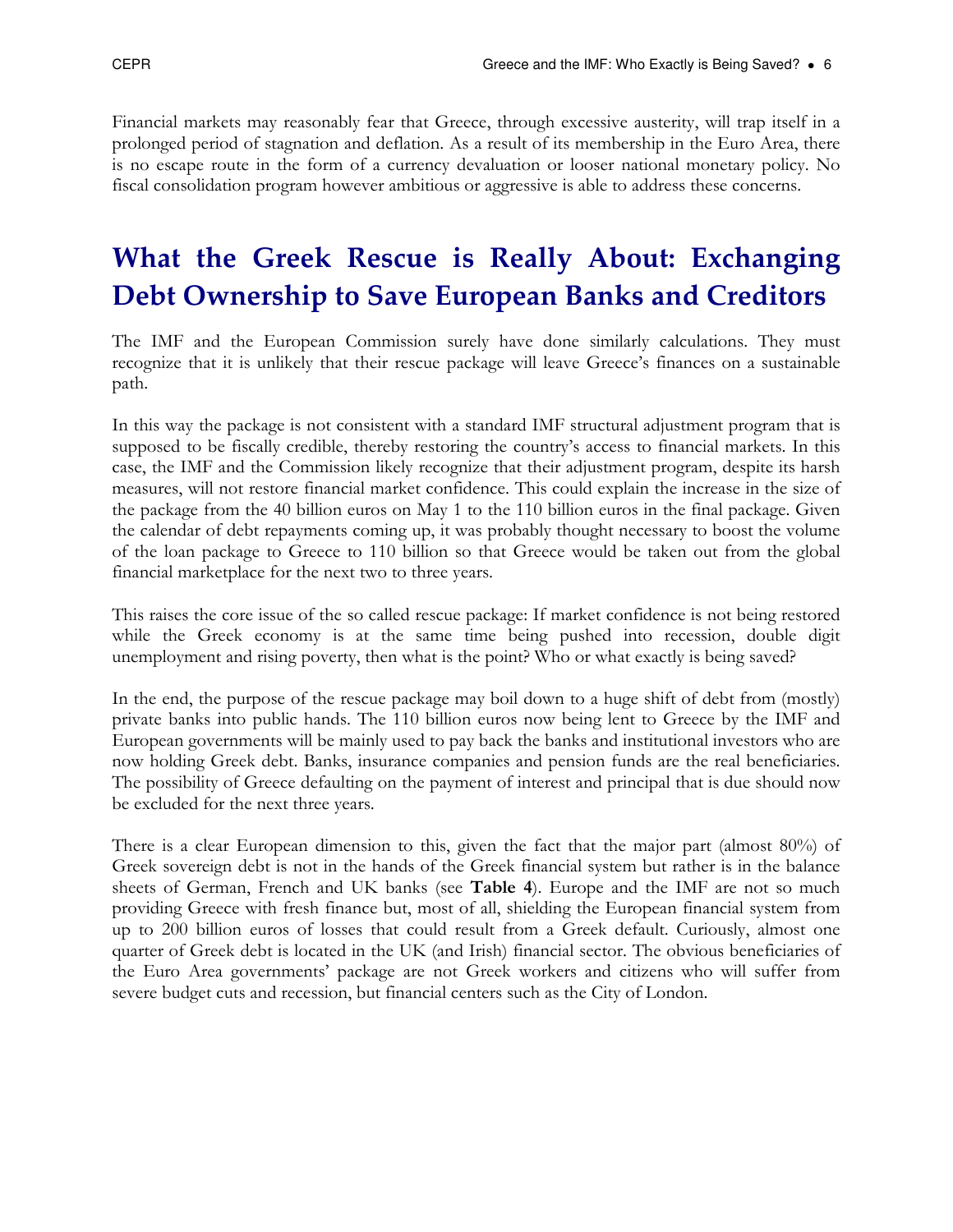| By country                       | By institution |                           |       |
|----------------------------------|----------------|---------------------------|-------|
| UK/Ireland                       | 23%            | <b>Banks</b>              | 45%   |
| France                           | 11%            | Fund managers             | 19%   |
| Germany/Switserland/Austria      | $9\%$          | Pension funds             | 14%   |
| Italy                            | 6%             | Asset management          | 10%   |
| Scandinavia                      | $3\%$          | Hedge Funds               | $5\%$ |
| <b>US</b>                        | $3\%$          | Central Banks/governments | 5%    |
| Source: Natixis. Flash 2010/218. |                |                           |       |

**TABLE 4 Structure of Ownership of Greek Sovereign Debt**

### Conclusion: The Broader Picture in the Euro Area

The Greek consolidation and reform program as developed and imposed by the IMF and the DG Ecfin is contradictory. Despite tough sacrifices being demanded from Greece, the policy program will not address the key problem of getting sovereign debt dynamics under control. At the same time, with a policy of generalized cuts in the pipeline (public sector cuts, pension cuts and cuts in private sector wages), Greece could fall into a period of prolonged stagnation coupled with deflation.

However, since Greece is a member of the Euro Area, there is a risk that the stagnation and deflation imposed on Greece may spread through the rest of the currency union. Financial speculation has spilled over into the rest of the Southern periphery of the Euro Area in the aftermath of the Greek crisis. Euro Area governments together with the European Central Bank decided over the weekend of May 10 to set up a European Financial Stability initiative. Its logic is identical to the Greek adjustment policy exercise: In return for financial support (possibility of 750 billion euro bilateral loans, ECB directly buying sovereign debt) to financially distressed governments, Euro Area member states pledged to turn around their fiscal policy stance and introduce austerity measures.

A string of governments, including Spain, Portugal, Italy, France, and Germany, have announced ambitious cuts in deficit spending with public sector jobs and wages being a prime target. Meanwhile, the IMF is increasing verbal pressure on the issue of more wage and labor market flexibility (see for example the conclusions from the article 4 IMF mission Euro Area). The biggest cuts announced so far have been in Spain, where the government already decided to cut public sector wages by 5% and to raise the age of retirement. If Spain would indeed be forced to apply to the European Financial Stability Initiative to get access to European money, the IMF and DG Ecfin would get an opportunity to deliver a powerful blow to those labor market institutions (public services, social benefits, collective bargaining, minimum wages) on which the European Social Model rests. As is the case with Greece, this policy is also unlikely to get Spain's finances in order, nor will it succeed elsewhere in the Euro Area. Extreme fiscal austerity is only likely to lead to prolong economic stagnation coupled with possible Japanese-style deflation.